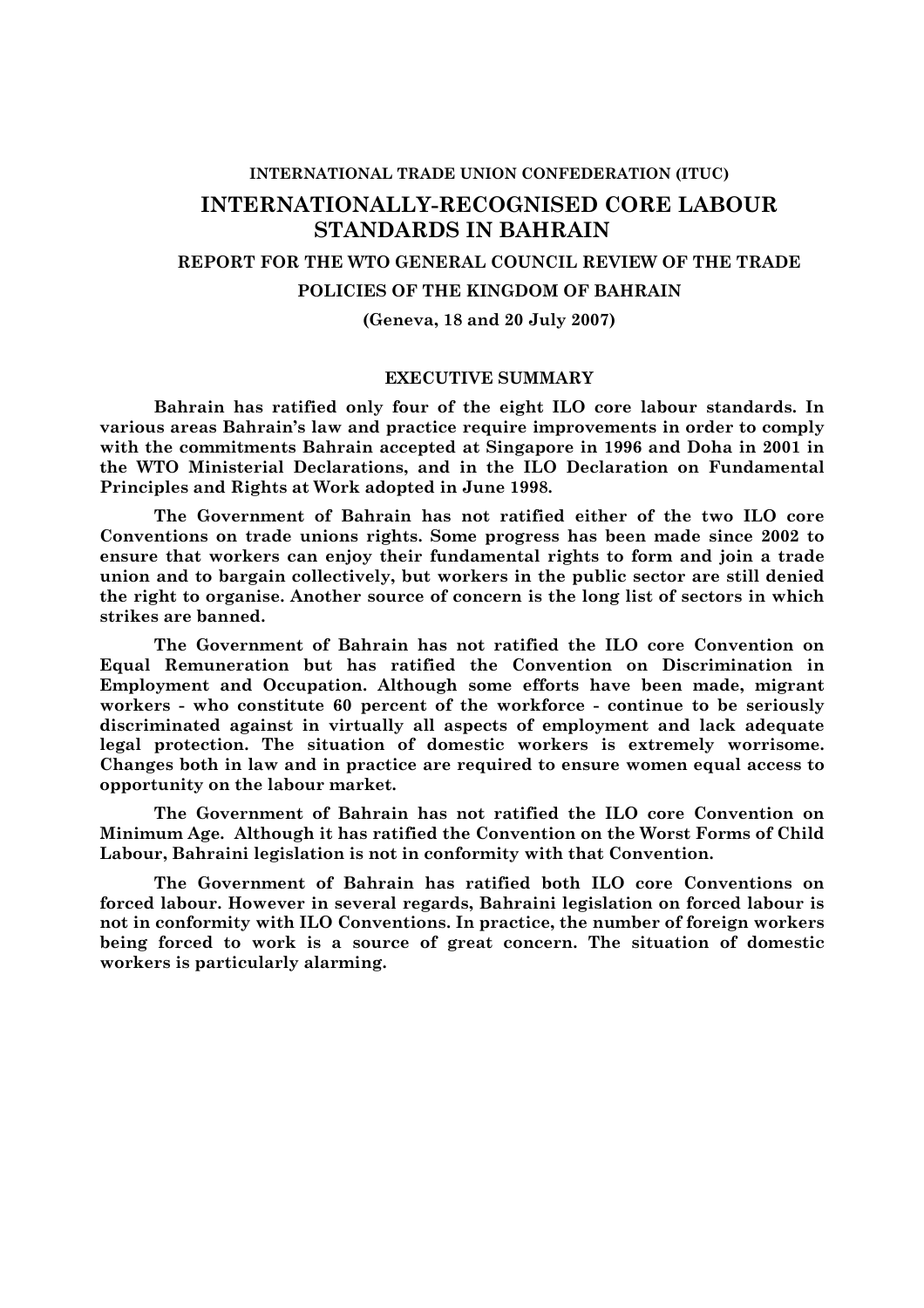# **INTERNATIONALLY-RECOGNISED CORE LABOUR STANDARDS IN THE KINGDOM OF BAHRAIN**

#### **Introduction**

This report on the respect of internationally recognised core labour standards in Bahrain is one of the series the ITUC is producing in accordance with the Ministerial Declaration adopted at the first Ministerial Conference of the World Trade Organisation (WTO) (Singapore, 9-13 December 1996) in which the Ministers stated: "We renew our commitment to the observance of internationally recognised core labour standards." The fourth Ministerial Conference (Doha, 9-14 November 2001) reaffirmed this commitment. These standards were further upheld in the International Labour Organisation (ILO) Declaration on Fundamental Principles and Rights at Work adopted by the 174 member countries of the ILO at the International Labour Conference in June 1998.

The ITUC's affiliate in Bahrain is the General Federation of Bahrain Trade Unions which represents 25,000 workers.

The gross domestic product (GDP) of the Kingdom of Bahrain is estimated at 11.5 billion US Dollars with a per capita GDP of about 20,500 US Dollars.

Agriculture contributes to less than 1% of the domestic product. Revenues from oil and natural gas currently account for about 11% of GDP and provide about 76% of government income. As Bahrain's hydrocarbon reserves are expected to run out in the not too distant future, Bahrain has worked to diversify its economy over the past decade and has stabilised its oil production at about 40,000 barrels per day. The state-owned Bahrain Petroleum Company refinery built in 1935, the first in the Gulf, has a capacity of about 260,000 barrels a day. Saudi Arabia provides most of the crude for refinery operation via pipeline.

Bahrain's development as a major financial center has been the most widely heralded aspect of its diversification effort. Bahrain is a regional financial and business center and the financial sector is currently the largest contributor to GDP at 27.6%. Some 370 offshore banking units and representative offices are located in Bahrain.

Bahrain is working to develop other service industries such as information technology, infrastructure in transportation and telecommunications which already account for 9% of GDP.

The major export products are petroleum and petroleum products, aluminium and textiles. The main destinations of exports are India, the US, Saudi Arabia and Japan. Imports are principally composed of crude oil, machinery and appliances, transport equipment, and foodstuffs. Imports are mainly from Saudi Arabia, the US, the EU and Japan.

Bahrain is a member of the Gulf Cooperation Council (GCC). The GCC has initiated several trade agreement negotiations with partners such as the EU, China, India, Australia, Jordan, Pakistan and Lebanon.

Bahrain signed a trade agreement with the US in 2004 which entered into force in 2006.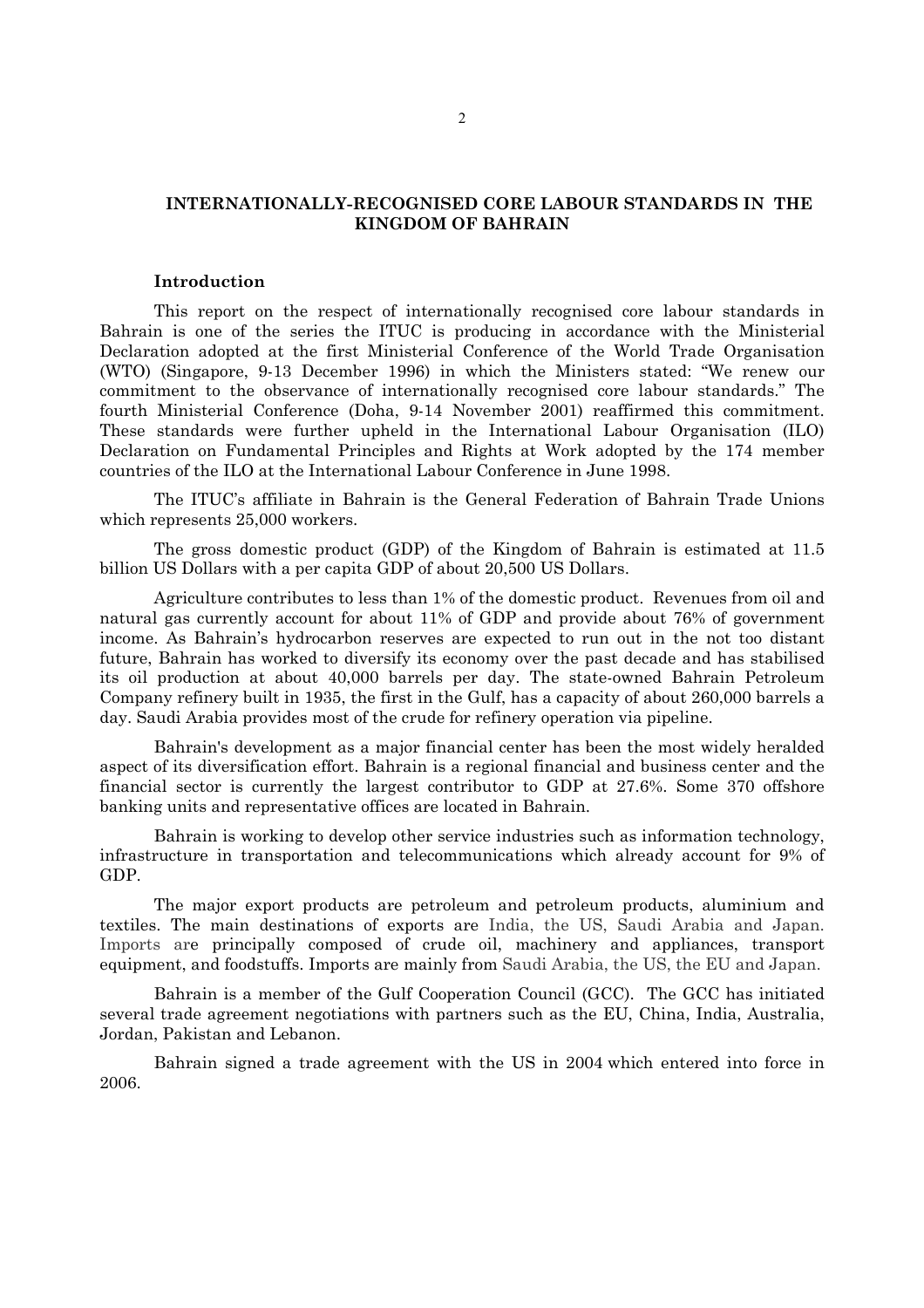#### **I. Freedom of Association and the Right to Collective Bargaining**

Bahrain has not ratified ILO Convention No. 87 (1948), the Freedom of Association and Protection of the Right to Organise Convention, nor ILO Convention No. 98 (1949), the Right to Organise and Collective Bargaining Convention.

The Workers' Trade Union Law of September 2002 introduced the right to belong to trade unions in Bahrain. It established the General Federation of Bahrain Trade Unions (GFBTU) but did not provide for full freedom of association, as all trade unions had to belong to the GFBTU. This law was amended in 2007 when new legislation allowed for the establishment of additional federations.

In the private sector, no prior authorisation is required to form a union. The only requirement is the obligation to communicate the union's constitution to the Ministry of Labour and Social Affairs, together with the names of the founding members. All workers in the private sector may join trade unions, including non-citizens, who make up the majority of Bahrain's workforce. Since October 2006, a decree on employment in the private sector has prohibited dismissal for trade union activities. Employers are obliged to reinstate sacked employees and to provide compensation if it is proven that they were fired because of their union work. Trade unions are not allowed to engage in political activities.

Government employees are not allowed to form trade unions. At least six public service unions have seen their registration repeatedly refused. Public authorities have rejected all complaints on the argument that the Trade Union Act expressly states that public servants may only join but not establish trade unions.

Trade unions have the right to bargain collectively and the GFBTU, which has 55 affiliated organisations, is involved in tripartite discussions, including those on labour law.

According to the Workers' Trade Union Law only one trade union may be formed at each establishment. This is caused the ILO Committee on Freedom of Association to request the Government of Bahrain to ensure that workers are granted the right to establish more than one union per enterprise if they so wish.

Migrant workers, who make up roughly 60% of the workforce, are allowed to join unions and run for union office. But in practice they tend not to get involved in trade unions' activities as they have no protection against dismissal.

Although the law states that "*the right to strike is a legitimate means for workers to defend their rights and interests*" there are restrictions to this right. In cases of conflict, workers and employers must first seek an amicable settlement of the dispute through conciliation. If this fails, the dispute is referred to a Committee of Conciliation and Arbitration. If the parties refuse the conciliation or if the conciliation fails, the dispute is settled though arbitration within a period not exceeding one week. Workers may only proceed with a strike after obtaining the approval of three quarters of the members of the general assembly of the union through a secret ballot. The employer must be notified of the strike no less than two weeks in advance, and the Ministry of Labour must also be notified.

In November 2006, the government considerably lengthened the list of vital services in which strikes are banned, which already went beyond the ILO definition. Hydrocarbons, health, education, pharmacies and bakers have now be added to the security, civil defence, airport, port and transport sectors in which strikes are prohibited.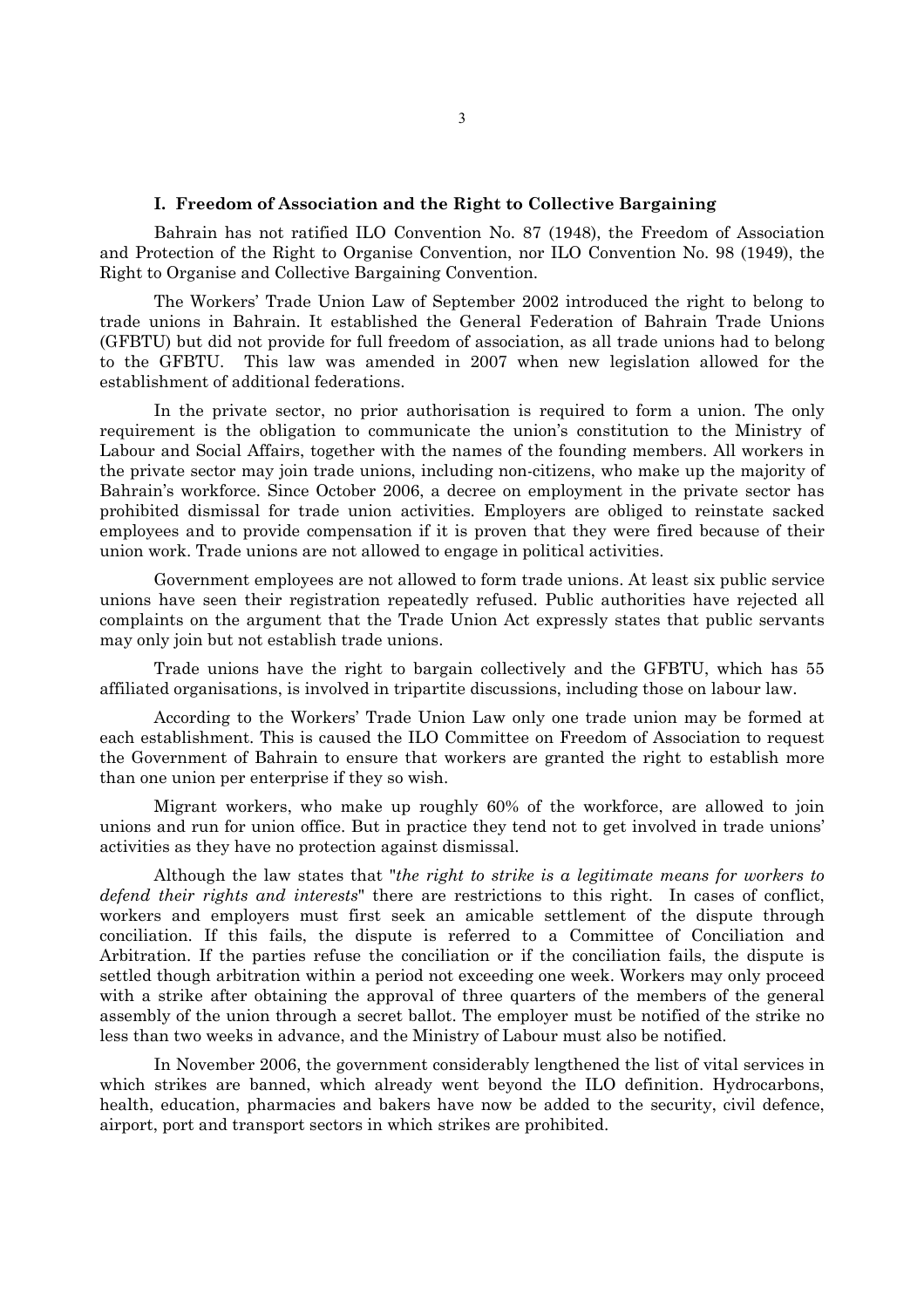#### *Conclusions:*

*Although the Government of Bahrain has not ratified either of the two ILO core Conventions on trade unions rights, significant progress has been made since 2002 to ensure that workers can enjoy their fundamental right to form and join a trade union and to bargain collectively. Despite these positive developments, workers in the public sector are still denied the right to organise. Another source of concern is the long list of sectors in which strikes are banned.* 

#### **II. Discrimination and Equal Remuneration**

Bahrain has not ratified ILO Convention No. 100 (1951), the Equal Remuneration Convention, but ratified ILO Convention No. 111 (1958), the Discrimination (Employment and Occupation) Convention in 2000.

The provisions of the Labour Code apply to all workers, regardless of their nationality, sex, religion, or political convictions. However no explicit reference is made to the protection of non-nationals, which leaves the many foreign workers living in the country without adequate legal protection against discrimination.

In practice foreign workers remain extremely vulnerable to abuses and exploitation. In particular there are frequent reports of foreign women working in domestic positions, living in their sponsors' homes and having very limited access to the outside world, being beaten or sexually abused by their employers and recruiting agents. Victims are generally too intimidated to sue their employers, even though they have the right to do so. If a victim brings a suit against the employer, the plaintiff cannot leave the country for the duration of the case. Compensations paid to the few migrant workers having taken their cases to courts due to allegations of discrimination are reported to be low.

According to the GFBTU, the difference in the labour cost between a local worker and a migrant worker is often as much as 300 euros a month. The situation of domestic workers is perhaps worst: the least paid, usually coming from Bangladesh or Sri Lanka only receive 80 euros a month. In 2006, Bahrain set up the Labour Market Regulatory Authority, on which the GFBTU is represented, whose objective is to increase the cost of low wage labour so as to reduce the difference between local and migrant workers. The GFBTU has insisted that all workers in the country, irrespective of origin, must be paid the minimum wage.

Labour laws prohibit discrimination against women but there is no specific policy on equal opportunities in employment and occupation.

The ILO Committee of Experts on the Application of Conventions and Recommendations (CEACR) has requested the Government to make sure that article 5(b) of the Constitution, which provides that the State guarantee reconciliation of the duties of women towards the family with their work in society, does not conflict with the principle of equality of opportunity and treatment. The Committee has insisted that family responsibilities are relevant to the whole of the family and society and not solely to women, and that stereotypical treatment of women should be avoided.

Further the CEACR has requested the Government to amend Section 63 of the Labour Code (second phrase) providing that "*the Minister for Labour and Social Affairs shall make an*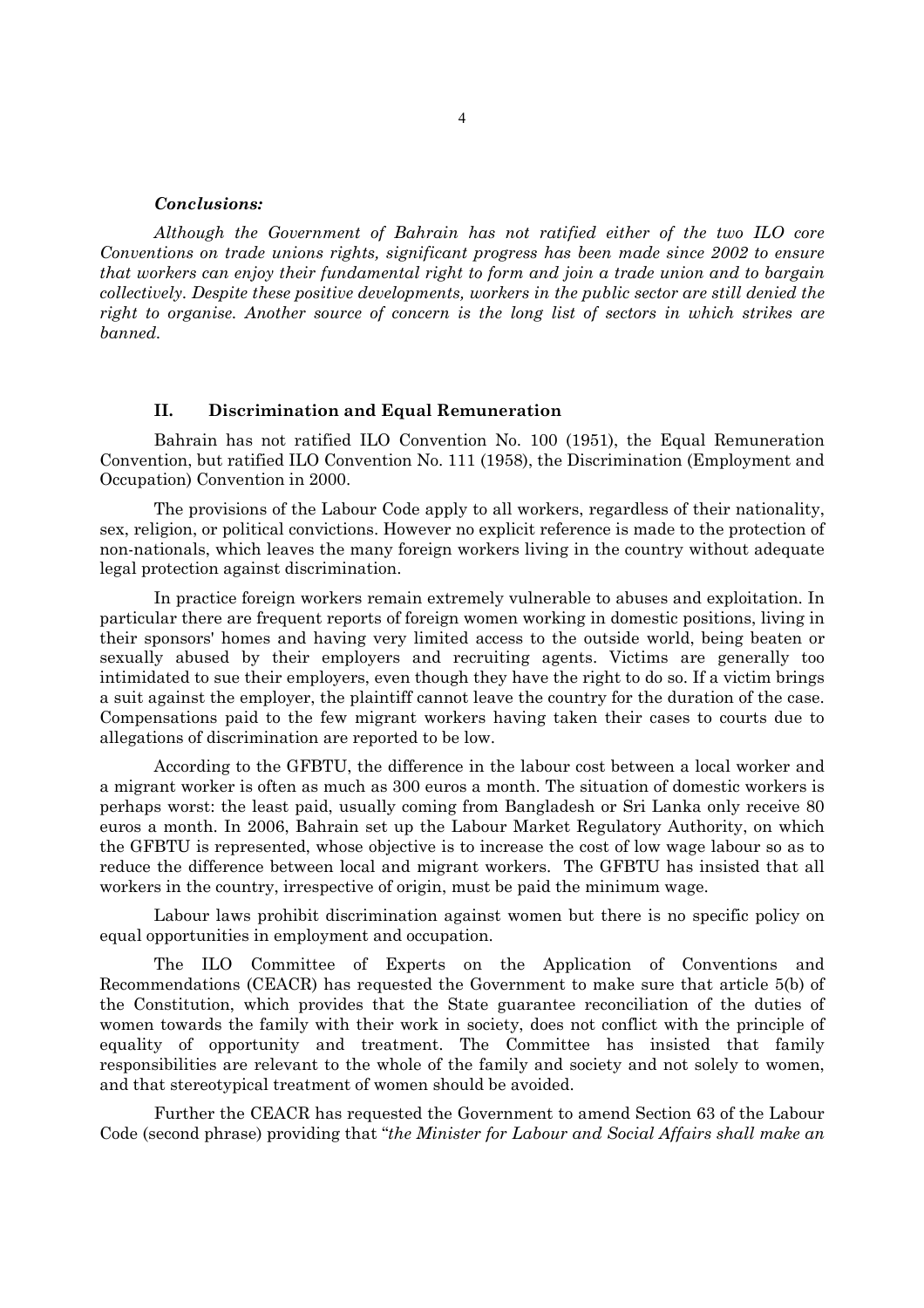*order prescribing the occupations and jobs in respect of which an employer may offer alternative employment to a female worker because of her marriage*" as it contravenes the Convention.

Under the Penal Code, sexual harassment is prohibited. No explicit reference is made to sexual harassment at the workplace.

In practice various forms of discrimination against women in employment and occupation exist, for instance with respect to access to vocational training and career advancement. The labour participation rate of Bahraini women is significantly lower than that of Bahraini men, with women constituting 11 percent of the private sector workforce and 42 percent of the government workforce. Particularly worrying is the fact that domestic workers (most of them being women), casual workers and agricultural workers are excluded from the scope of the Labour Code.

However some initiatives have been taken over recent years, including through the establishment of a Council for Women in 2003 whose main task is to elaborate a national plan for the advancement of women. Positive signs for the future are that the President of the University of Bahrain is a woman and that 60 percent of the students are women. In 2006 women activists had been eventually allowed to establish a Bahrain Women's Union whose objective is to defend and protect women's rights.

#### *Conclusions:*

*Bahrain has not ratified ILO Convention 100 on Equal Remuneration but has ratified Convention 111 on Discrimination in Employment and Occupation. Although some efforts have been made, migrant workers - who constitute 60 percent of the workforce - continue to be seriously discriminated against in virtually all aspects of employment and lack adequate legal protection. The situation of domestic workers is extremely worrisome as they are excluded from the scope of labour law. Changes both in law and in practice are requested to ensure women and men equal access to opportunity on the labour market.* 

#### **III. Child Labour**

Bahrain has not ratified ILO Convention No. 138 (1973), the Minimum Age Convention, but ratified Convention No. 182 (1999), the Worst Forms of Child Labour Convention in 2001. However, in several respects the Bahraini legislation on the protection of children is not yet in conformity with the ILO Conventions.

According to section 51 of the Labour Law juveniles aged under 16 years may be employed in industries and occupations other than those deemed to be hazardous or unhealthy. This is in clear contradiction with ILO Convention No. 182, which defines a child as a person under the age of 18.

No penal provision expressly prohibits the sale and trafficking of children under 18 years. Yet under Article 1 of ILO Convention No. 182 the government has the obligation to take immediate and effective measures to prohibit this form of child labour.

The ILO Committee of Experts on the Application of Conventions and Recommendations has requested the Government to take immediate measures to legally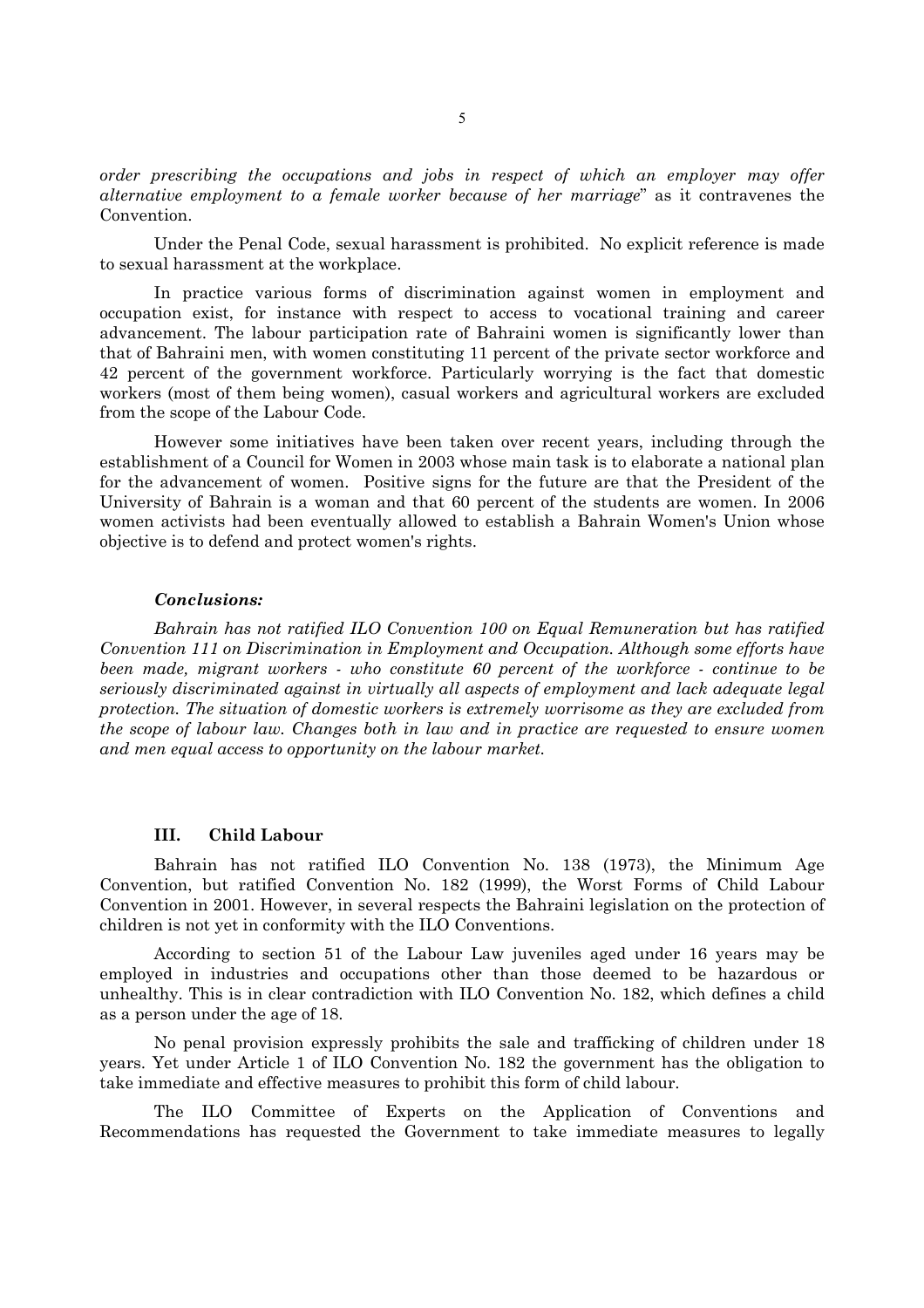prohibit the use, procuring or offering of a child for the production of pornography or pornographic performances, and to provide for effective penalties. According to Convention No. 182, this constitutes one of the worst forms of child labour and is therefore prohibited for children less than 18 years.

Since self-employed workers, domestic servants, casual or temporary workers and agricultural workers are excluded from the scope of labour legislation in Bahrain, the government needs to introduce legal prohibitions such that any workers younger than 18 in these categories do not perform work likely to harm their health, safety or morals.

The list of 25 types of hazardous work that persons under 16 years of age may not perform defined by the Ministerial Order No. 6 of 1976 needs to be reviewed in the light of relevant international standards, in particular the ILO Worst Forms of Child Labour Recommendation, 1999 (No. 190).

According to UNICEF statistics there are 5% of children (6% male and 3% female children) aged 5-14 years who were involved in child labour during the period 1999-2005. This includes children of 5-11 years of age who did at least one hour of economic activity or at least 28 hours of domestic work during the week and children of 12-14 years of age who did at least 14 hours of economic activity or at least 28 hours of domestic work. Children are reported to work in family businesses and in informal activities as car washers, vendors or porters. In its report of 2001, the Special Rapporteur of the United Nations Commission on Human noted that children are trafficked from Bangladesh to the Middle East to work as camel jockeys. This information has been confirmed by the Bangladeshi authorities.

## *Conclusions:*

*Bahrain has not ratified ILO Convention No. 138 on Minimum Age but did ratify Convention No 182 on the Worst Forms of Child Labour. Bahraini legislation is not in conformity with ILO Convention 182.* 

#### **IV. Forced Labour**

Bahrain ratified ILO Convention No. 29 (1930), the Forced Labour Convention in 1981 and ILO Convention No. 105 (1957), the Abolition of Forced Labour Convention in 1998.

Bahraini legal arrangements concerning civil servants contravene the provisions set forth in these ILO Conventions. Section 293(1) of the Penal Code provides for penalties of imprisonment "*when three or more civil servants abandon their work, even in the form of resignation, if they do so by common accord with a view to achieving a common objective*". This provision is also applicable to persons who are not civil servants, but who perform work related to the public service (section 297 of the Penal Code). The ILO Committee of Experts on the Application of Conventions and Recommendations has requested the Government to remove the menace of imprisonment from the legislation concerned.

Likewise, legislation governing the service of military officers is incompatible with the Conventions. In the Defence Force, officers undertake to serve for an uninterrupted period of 15 years, during which they do not have the right to resign. Any officer who submits a resignation is not entitled to leave the service before it is accepted. In the Armed Forces, rank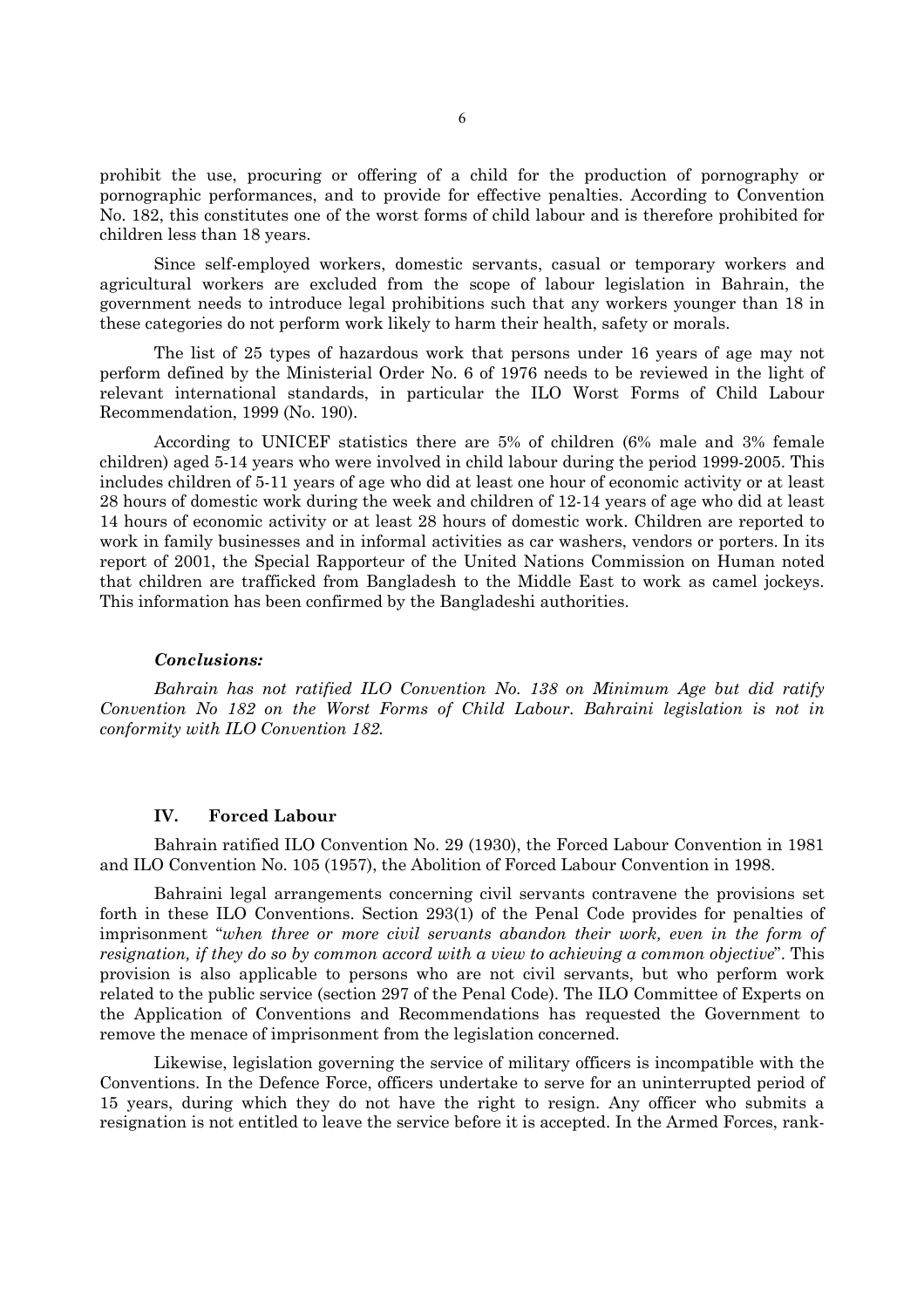and-file members who submit their resignation are not entitled to leave the service until the resignation is accepted, under penalty of disciplinary sanctions. The ILO Committee of Experts has requested the government to take measures to ensure that career members of the military can fully enjoy the right to leave their service in peacetime at their own request within a reasonable period, either at specified intervals, or with prior notice.

The legislation on the right to strike in the public sector contravenes the provisions set forth in ILO Conventions. According to section 294(1) of the Penal Code, a punishment of imprisonment may be inflicted upon a civil servant who relinquishes his office or refuses to discharge any of his official duties with the intent of obstructing the pursuit of business or causes any disruption to the pursuit thereof. While the fact of imposing penalties, including an obligation to perform labour, could under some circumstances be compatible with the Conventions, the wording of the sections of the Penal Code concerned is so broad that it could lead to the imposition of such penalties in a wide range of cases, which is not in conformity with the Convention. The ILO Committee of Experts has therefore requested the Government to amend the legislation accordingly.

In practice there are many reports of domestic workers and undocumented workers being forced to work. While the law does not specifically prohibit trafficking in persons, trafficking in human beings is a serious problem. The most common forms of trafficking in persons involved unskilled construction labourers and domestic workers. Up to half the lowskilled and unskilled foreign workers are subject to illegal contract substitution, whereby workers agreed to a contract in their home country but are required to agree to and sign a different contract upon arrival, nearly always for less pay and often for different work. Victims of trafficking experience non payment of salaries; inadequate meals; physical, sexual, and psychological abuse; absence of rest days, and/or extremely long working hours.

Many workers from Southeast Asia, South Asia or the Horn of Africa, experience conditions that amount to forced labour. Employers withhold their workers' passports, restrict their movements, or intimidate them physically or psychologically in order to force them to work. Frequently foreign workers arrive in the country under the sponsorship of an employer and then switch jobs while continuing to pay a fee to their original sponsor. Some of these victims report having been forced into commercial sexual exploitation through deception or intimidation. There are a considerable number of reports concerning employers withholding salaries from their foreign workers for months and even for years, and refusing to grant them the necessary permission to leave the country. The fear of deportation or of retaliation prevents many foreign workers from complaining to the authorities, who focus too little attention on the problem.

The case of domestic workers - who are not covered by labour legislation - is particularly alarming. There are approximately 50,000 foreign housemaids working in the country who are predominantly of Sri Lankan, Indonesian, Indian, and Filipino origins. Some of them are commonly forced to work 12 to 16 hour days, given little time off, inadequately nourished, and subject to verbal and physical abuse including sexual molestation and rape. The Philippine Embassy's shelter for victims of abuse reported that 749 workers in 2006, compared with 466 in 2005, ran away from their sponsors for reasons of alleged abuse. Domestic workers who have no embassy representation in the country (e.g. Sri Lanka) are often subjected to the worst types of physical and sexual abuse.

Public authorities have failed to respond satisfactorily to the serious problem of people being trafficked and/or forced to work. The fines applicable to employers guilty of forced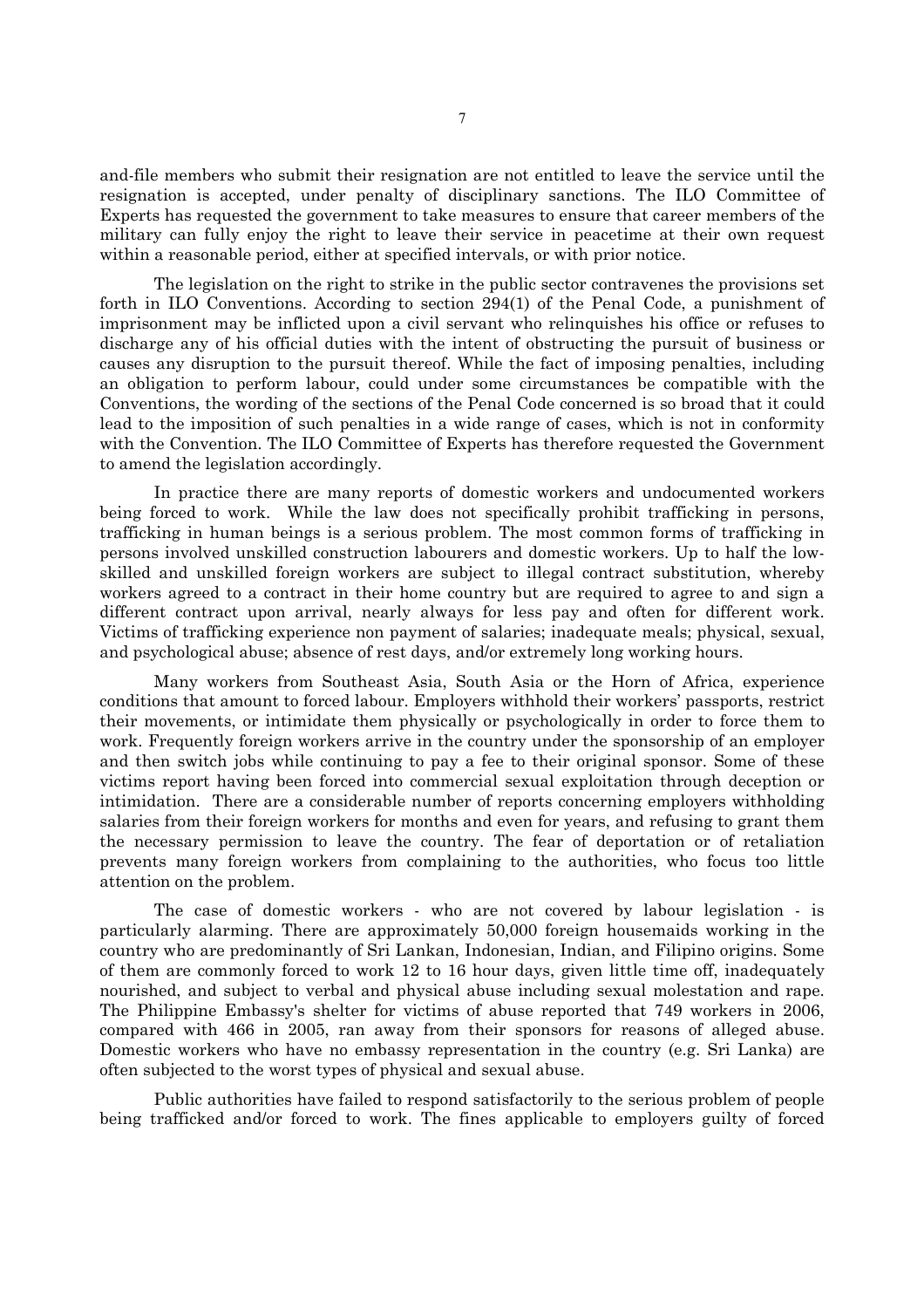labour (about 2,650 US dollars) are not high enough to discourage these practices. Difficulties in accessing the courts and lengthy legal proceedings render it virtually impossible for victims to have their case legally redressed. Although the government has taken some initiatives such as the publication of pamphlets on foreign workers' rights, preventive measures need to be considerably strengthened. The government also needs to increase the level of assistance for victims of trafficking or of domestic abuses.

## *Conclusions:*

The government of Bahrain has ratified both ILO core Conventions on forced labour. In a number of respects, the Bahraini legislation on forced labour is not in conformity with these Conventions. In practice, the number of foreign workers in conditions amounting to forced labour is a cause of great concern. The status of domestic workers is particularly alarming. Despite some isolated and limited initiatives the Bahraini government has failed to address the situation in a satisfactory way.

\*\*\*\*\*\*\*\*\*\*\*\*\*\*\*\*\*\*\*\*\*\*\*\*\*\*\*\*\*\*\*\*\*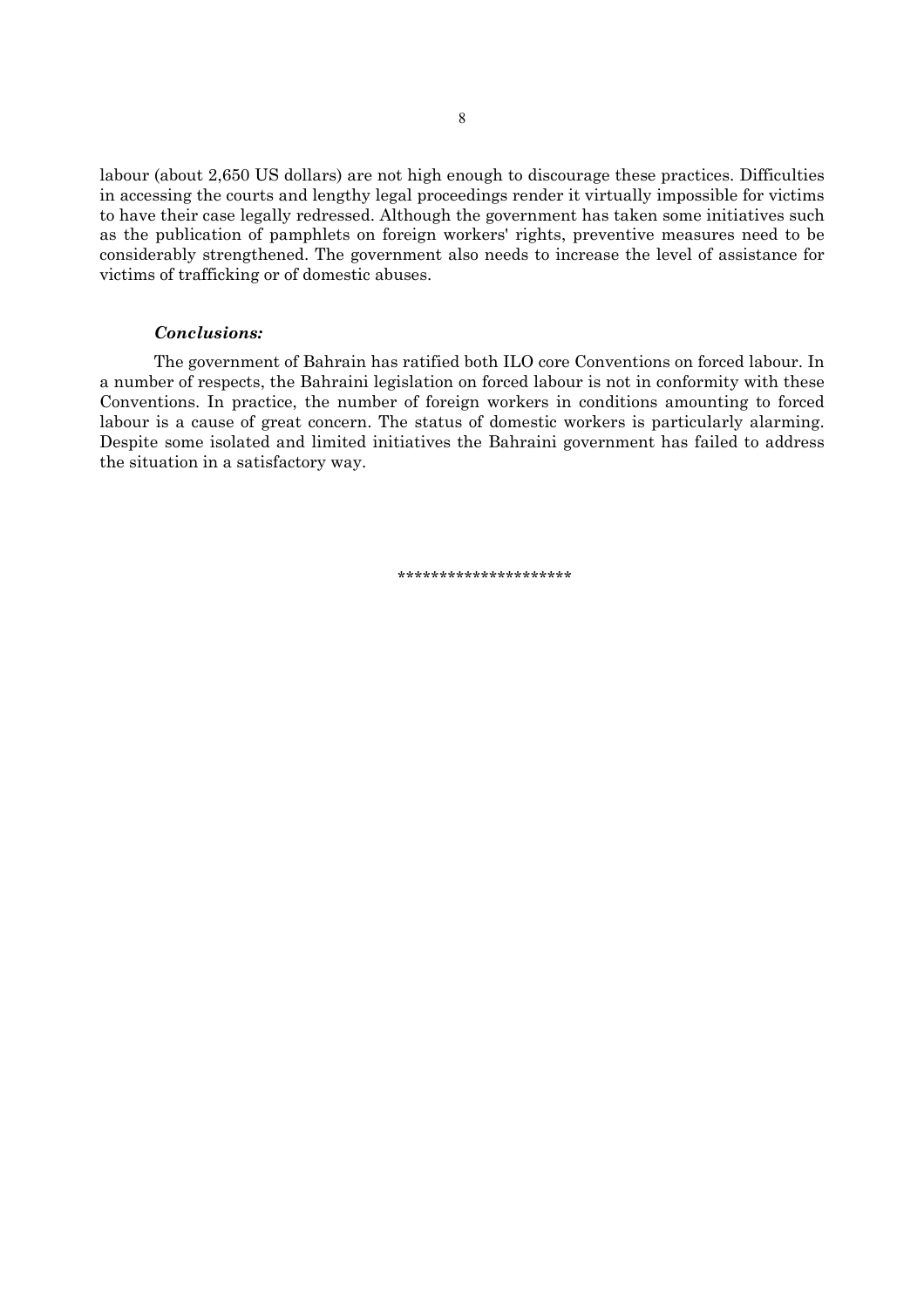# **CONCLUSIONS AND RECOMMENDATIONS**

1. The government of Bahrain must ratify ILO Conventions 87 and 98 on the protection of trade union rights as well as Convention 100 on equal remuneration and Convention 138 on minimum age.

2. The recommendations of the ILO Committee on Freedom of Association with regard to establishment of trade unions in the enterprise need to be applied.

3. The government of Bahrain must ensure that workers in the public sector are entitled to join and establish trade unions of their choosing.

4. The restrictions on the right to collective actions and strikes which are incompatible with ILO core Conventions must be lifted. In particular the list of vital services in which strikes are banned should be reviewed so as to include only essential services in the strict sense of the term.

5. The legislation regarding protection against discrimination must be strengthened, so as to protect migrant workers adequately against abuses. The situation of foreign domestic workers requires greatly increased attention from the Government. Compensations paid to victims should be in proportion with the nature and the extent of the discrimination and the damage suffered. In line with the long-standing recommendations of the GFBTU, all workers in the country must benefit from the labour code and be paid the minimum wage, irrespective of origin and including all workers currently excluded from the protection of the labour code.

6. The government of Bahrain should implement policies and programmes to achieve equal opportunities for men and women in employment and occupation.

7. The government of Bahrain should ensure that domestic workers, casual workers, temporary workers and agricultural workers fall under the scope of the labour legislation.

8. All workers must enjoy equal opportunities on the labour market regardless of their origins, sex, religion, or political convictions.

9. The government of Bahrain should ensure that its legislation on the protection of children is in conformity with the ILO Conventions. In particular the list of hazardous work needs to be reviewed in the light of relevant international standards, in particular the ILO Worst Forms of Child Labour Recommendation, 1999 (No. 190).

10. Legislation on forced labour must be amended so as to be in conformity with the ILO Conventions concerned. In particular the threat of imprisonment for public sector workers absent from their work needs to be removed from the legislation.

11. The government of Bahrain should take all necessary measures to prevent abuses and exploitation of foreign workers in conditions amounting to forced labour. This should include more and better preventive measures as well as higher penalties to discourage unscrupulous employers. The Government should increase its assistance to victims of forced labour and raise its budget for such measures accordingly.

12. In line with the commitments accepted by the Kingdom of Bahrain at the Singapore and Doha WTO Ministerial Conferences and its obligations as a member of the ILO, the